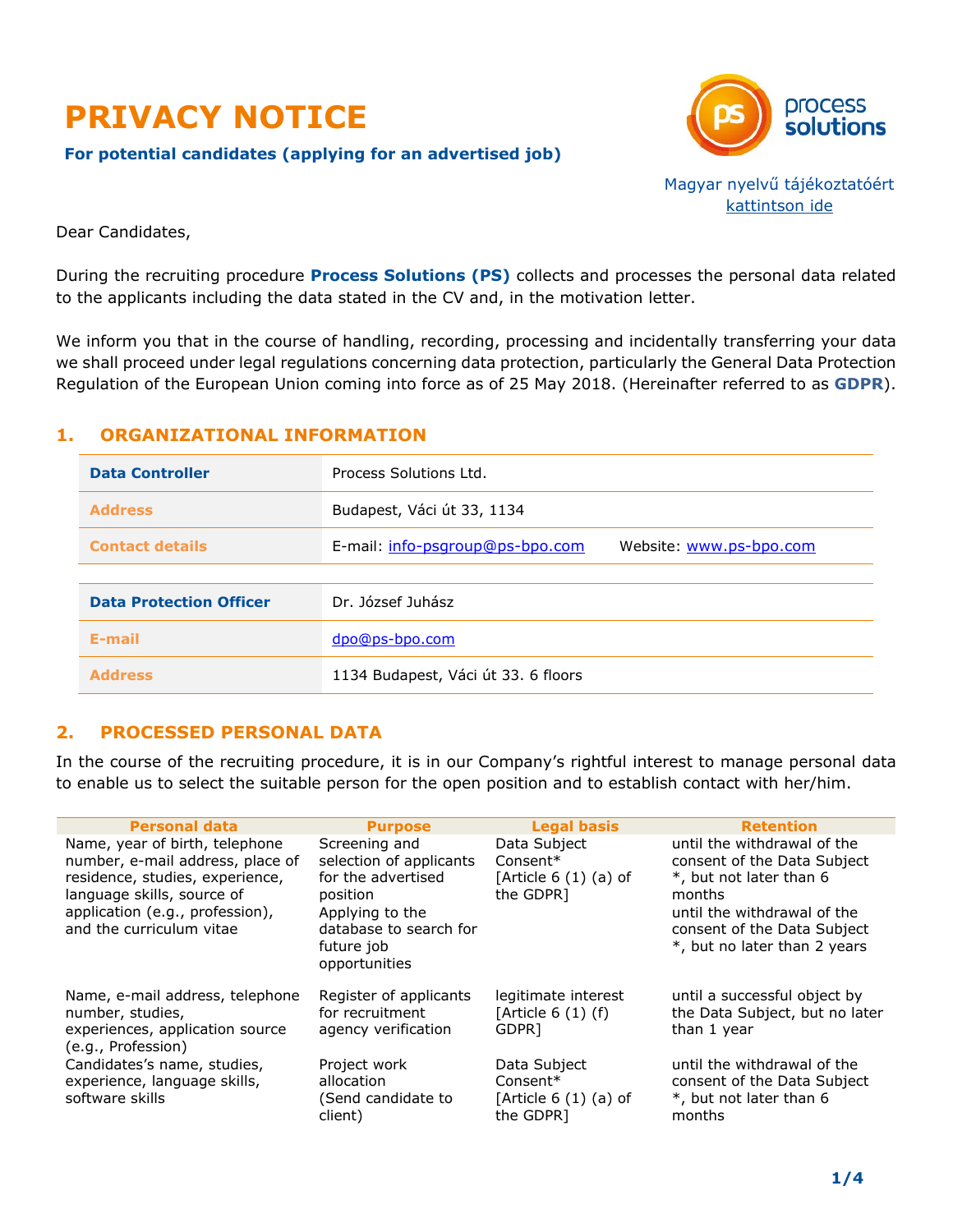*\* You can withdraw your consent at any time. Withdrawal of consent shall not affect the lawfulness of the data processing before the withdrawal. We would like to inform you that deleting the data may lead to the failure or failure of the recording procedure for you.*

We inform you that we may also collect information from third parties to fill certain positions (for example, by contacting the previous employer you provided in your CV as a reference).

If we wish to carry out further processing of personal data for a purpose other than the original, we will inform you about this different purpose and any relevant additional information recorded above before further processing, and we ask for your consent to the processing for a different purpose.

Processing data from applicants allows us to control our recruitment process and select individuals to fill the position.

At the beginning of the recruitment process, if you apply for a specific job application, our company will handle and store the data you provide for 6 months. We will then delete it from our database. With your explicit consent, you can apply to our database to search for another, similar job opportunity.

During our recruitment processes, we cooperate with external service providers and partners, from whom we receive additional candidates by recommendation. To identify candidates who, arrive in this way, we store your personally identifiable personal information for 1 year based on our legitimate interest (Recruitment agency audit). You can object to the data management; in which case we will delete your data from our system.

If your application is successful, the personal data collected during the recruitment process will be transferred to the HR department, which will form your material, and we will inform you about the new data management and the storage of the data when concluding the employment contract.

## **3. INFORMATION SECURITY**

Please be informed that we process your data confidentially, we do not disclose them to any third party without informing you or obtaining your prior consent, or without legal authorization. To meet data security requirements our Company – with proper organizational and technical measures – ensures fair and transparent data management, takes care of the protection and security of your data, particularly against unauthorized access and handling, alteration, transfer, public disclosure, destruction, and incidental destruction (loss) and injuries (damages).

## **4. AUTOMATED DECISION MAKING AND PROFILING**

Please note that no automatized decision making, or profiling will be performed based on the data you supply.

## **5. DATA SHARED WITH**

Accordance to our recruitment activities, the **HR staff** of Process Solutions Ltd. (HR Director, HR Administration Lead, Internal Experienced Payroll Associate, Compensation and Benefits Specialist, HR Generalist, HR Specialist, HR Coordinator) and the responsible manager are entitled to handle and process your data. If you have submitted your application to us through a social media platform (such as Facebook, LinkedIn), the persons in charge of marketing activities (Head of Marketing, Marketing Communication Specialist, Marketing Expert) may also get to know the data you have provided to the extent that it has been passed on to HR.

If an application is made for a job advertisement published by a regional office of the PS group, your data will be forwarded to the relevant office. The member of the PS Group will inform you about data privacy.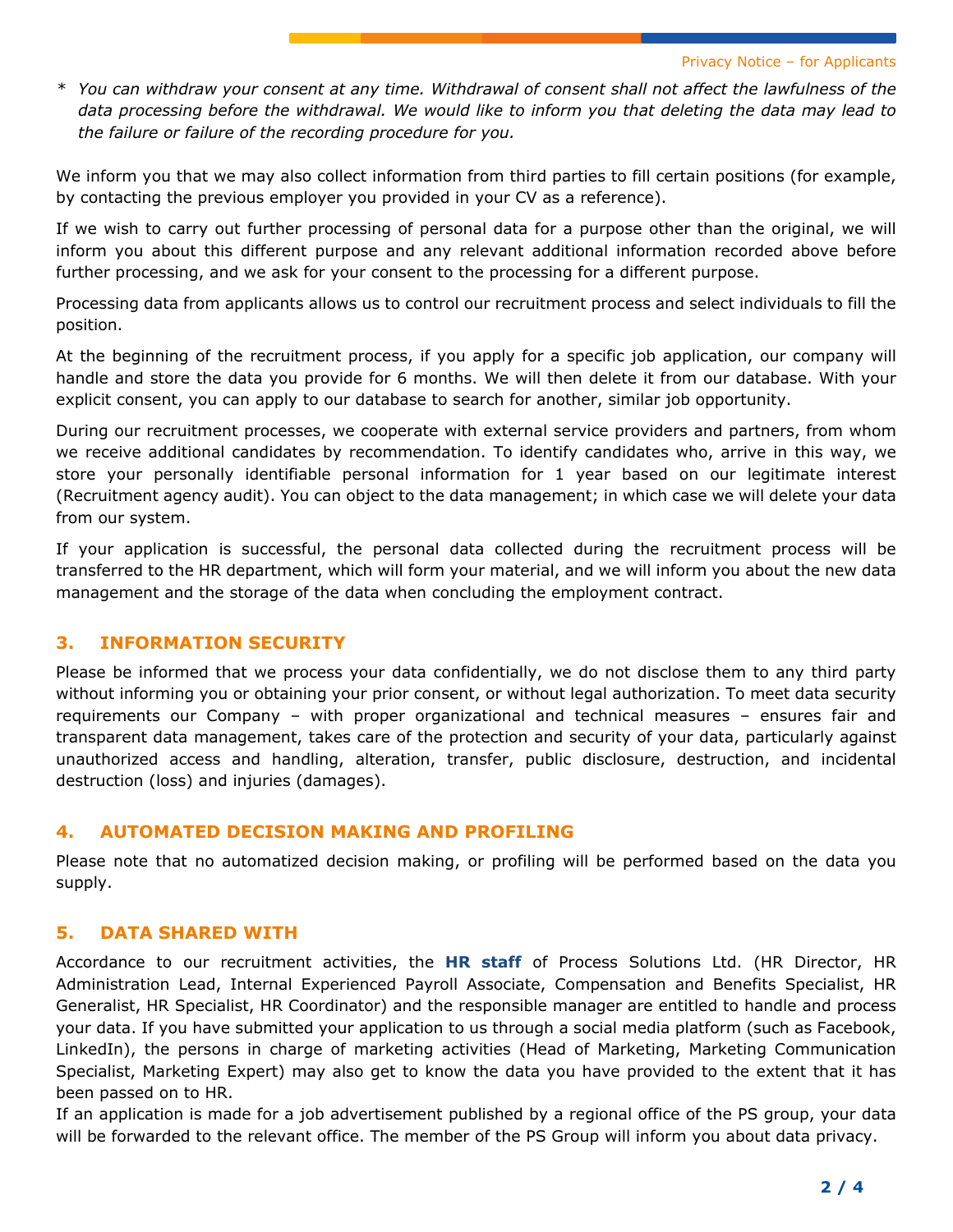# **6. DATA TRANSFER**

### **6.01 Recipients**

Third parties can also participate in our recruitment processes, who can contribute to the development and provision of our processes with their services.

| <b>Recipient</b>                                                                                                                         | <b>Purpose of data processing</b>                                                                                                                                                            |  |
|------------------------------------------------------------------------------------------------------------------------------------------|----------------------------------------------------------------------------------------------------------------------------------------------------------------------------------------------|--|
| <b>SeE EntSeerise e-Solutions Kft.</b><br>1134 Budapest, Váci út 33.                                                                     | Use of IT service                                                                                                                                                                            |  |
| Usernet Kft.<br>1033 Budapest, Hévízi út 2.                                                                                              | Website maintenance, web development                                                                                                                                                         |  |
| <b>NetSynerg Marketing Kft.</b><br>1048 Budapest, Falemez u. 7.                                                                          | Website maintenance, web development,<br>Marketing services                                                                                                                                  |  |
| Clue PR Kft.<br>2083 Solymár, Kossuth Lajos utca 51.                                                                                     | Using a marketing service, managing social<br>media interfaces                                                                                                                               |  |
| <b>Process Solutions S.R.L.</b><br>Polona 68 Business Center, Str. Polona Nr. 68-72,<br>2nd floor, 010505 Bucharest, District 1, Romania | PS Group operates a common website, so<br>applications received for job vacancies<br>published by the given regional office can<br>be forwarded to the office in the destination<br>country. |  |
| <b>Process Solutions Sp.z.o.o.</b><br>ul. Grzybowska 5A 00-132 Warsaw, Poland                                                            |                                                                                                                                                                                              |  |
| <b>Process Solutions, s.r.o.</b><br>Náměstí Míru 620/1, CZ-120 00, Prague 2, Czech Republic                                              |                                                                                                                                                                                              |  |
| <b>Process Solutions s.r.o.</b><br>Pribinova 25 (Tower 115) Bratislava, 811 09 Slovakia                                                  |                                                                                                                                                                                              |  |

## **7. YOUR RIGHTS REGARDING YOUR DATA**

You may request information at any time about the data we control and may request to correct, refine, delete, or limit any of your data and to exercise any of the rights allowed by law.

#### **7.01 Right to request information**

As a data subject, you can ask us for information via the contact details provided above that PS

- what personal data,
- on what legal reason,
- for what purpose,
- from what source,
- for how long is controlled, and
- to whom, when, under what legislation PS granted access or forwarded your personal data.

You may request a copy of the personal data processed by PS under Article 15 of the GDPR. We may charge an administrative fee for the provision of additional copy or copies, the amount of which and the method of payment will be provided in advance to the contact details provided by you for this purpose.

### **7.02 Right to rectification**

As a affected person, you can request that PS change any of your personal information (for example, you can change your mailing address at any time). PS will complete the request within a maximum of one month and will notify you of this at the contact details you have provided.